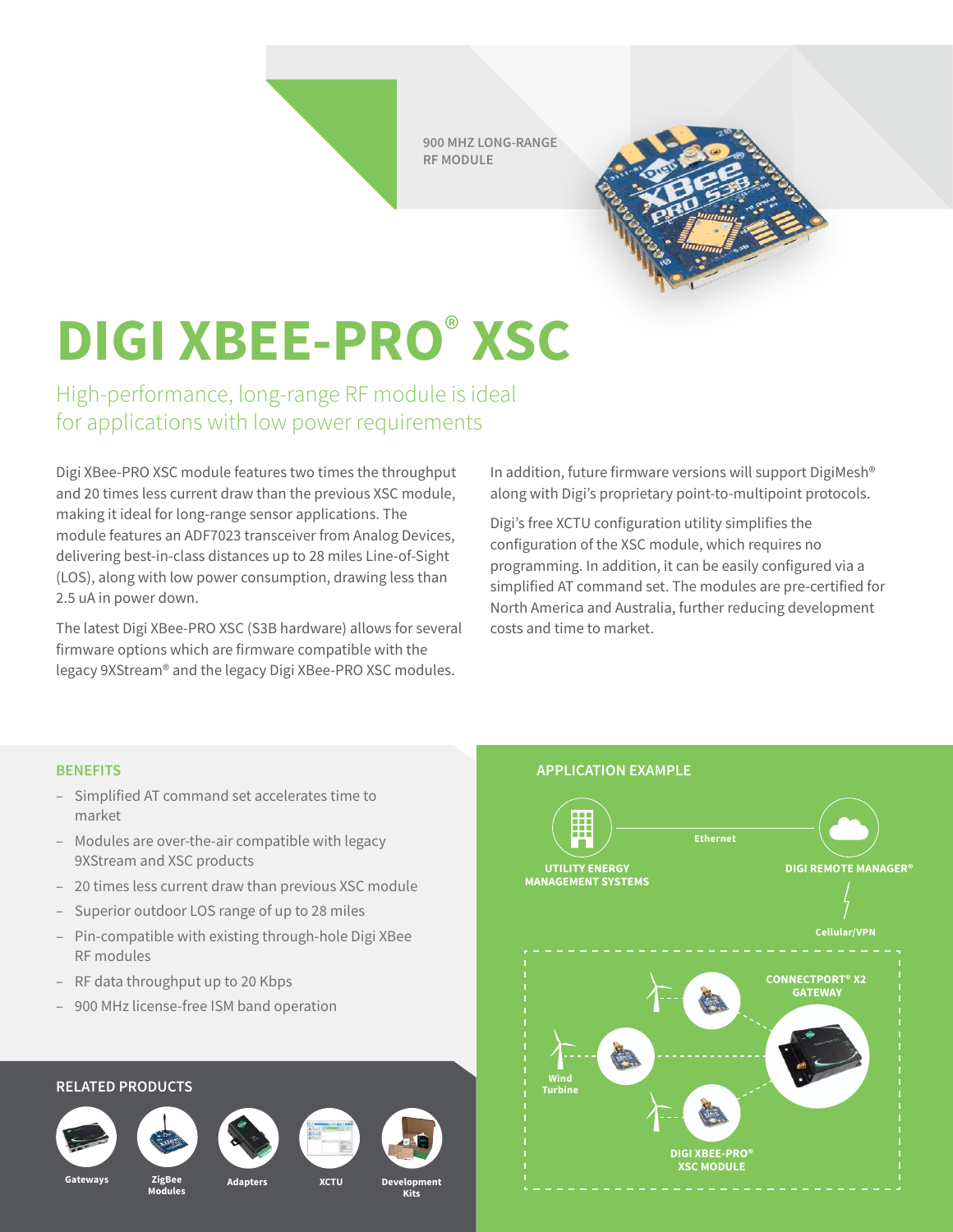| <b>SPECIFICATIONS</b>              | Digi XBee-PRO® XSC (S3)              | Digi XBee-PRO® XSC (S3B)                                                         |
|------------------------------------|--------------------------------------|----------------------------------------------------------------------------------|
| <b>HARDWARE</b>                    |                                      |                                                                                  |
| <b>PROCESSOR</b>                   | ADF7025 transceiver, Atmel AT91SAM7S | ADF7023 transceiver, Cortex-M3 EFM32G230 @ 28 MHz                                |
| <b>FREQUENCY BAND</b>              | 902 MHz to 928 MHz                   |                                                                                  |
| <b>ANTENNA OPTIONS</b>             | Wire, U.FL, RPSMA                    |                                                                                  |
| PERFORMANCE                        |                                      |                                                                                  |
| <b>RF DATA RATE</b>                | 10 Kbps                              | 10 Kbps or 20 Kbps                                                               |
| <b>INDOOR/URBAN RANGE</b>          | Up to 1200 ft (370 m)                | Up to 2000 ft (610 m)                                                            |
| <b>OUTDOOR/LINE-OF-SIGHT RANGE</b> | Up to 6 mi (9.6 km)                  | Up to 9 mi (14 km) w/ dipole antenna<br>Up to 28 mi (45 km) w/ high-gain antenna |
| <b>TRANSMIT POWER</b>              | Up to 20 dBm (100 mW)                | Up to 24 dBm (250 mW) software selectable                                        |
| <b>RECEIVER SENSITIVITY</b>        | $-106$ dBm                           | -109 dBm at 9600 baud -107 dBm at 19200 baud                                     |
| <b>FEATURES</b>                    |                                      |                                                                                  |
| <b>SPREAD SPECTRUM</b>             | <b>FHSS</b>                          |                                                                                  |
| <b>OPERATING TEMPERATURE</b>       | -40 $^{\circ}$ C to +85 $^{\circ}$ C |                                                                                  |
| <b>POWER</b>                       |                                      |                                                                                  |
| <b>SUPPLY VOLTAGE</b>              | $3.0 - 3.6$ VDC                      | 2.4 to 3.6 VDC                                                                   |
| <b>TRANSMIT CURRENT</b>            | 265 mA                               | 215 mA                                                                           |
| <b>RECEIVE CURRENT</b>             | 65 mA                                | 26 mA                                                                            |
| <b>SLEEP CURRENT</b>               | 45 uA                                | 2.5 uA                                                                           |
| <b>REGULATORY APPROVALS</b>        |                                      |                                                                                  |
| <b>FCC</b>                         | MCQ-Digi XBeeXSC                     | MCQ-XBPS3B                                                                       |
| IC                                 | 1846A-Digi XBeeXSC                   | 1846A-XBPS3B                                                                     |
| <b>C-TICK</b>                      | No                                   | Australia                                                                        |